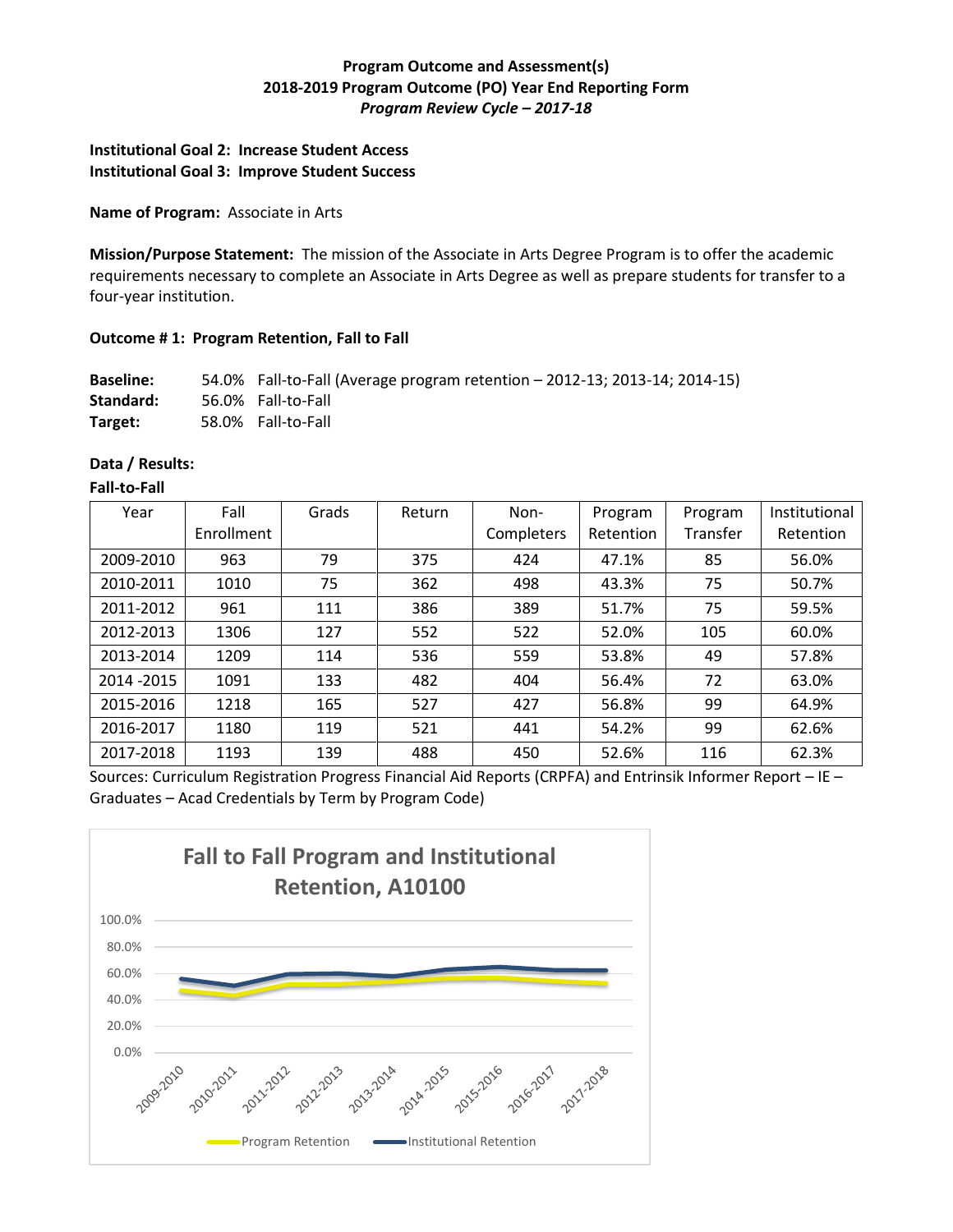## **2018-2019 Strategies / Action Items:**

| Item#          | Strategies / Action Items (Action items identified in the | Results (State the progress/results of the |  |  |
|----------------|-----------------------------------------------------------|--------------------------------------------|--|--|
|                | 2017-18 year-end report)                                  | action items identified based on your      |  |  |
|                |                                                           | method of assessment. Provide              |  |  |
|                |                                                           | number/percent accomplished.)              |  |  |
| $\mathbf{1}$   | The Arts & Sciences Division will continue implementing   | Our OnPoint Student Success Based          |  |  |
|                | the OnPoint Student Success Based Advising Initiative.    | Advising Initiative is currently ongoing.  |  |  |
|                |                                                           | New students are continuing to register    |  |  |
|                |                                                           | for ACA 122 during their first academic    |  |  |
|                |                                                           | semester and assigned to the faculty       |  |  |
|                |                                                           | advisor who teaches their ACA 122          |  |  |
|                |                                                           | course. As part of OnPoint, WCC            |  |  |
|                |                                                           | implemented Aviso Retention software       |  |  |
|                |                                                           | during summer 2018. At the start of fall   |  |  |
|                |                                                           | 2018, there were 36 Arts & Sciences        |  |  |
|                |                                                           | students with an academic plan in Aviso.   |  |  |
|                |                                                           | At the writing of this report, that        |  |  |
|                |                                                           | number has grown to 516 and continues      |  |  |
|                |                                                           | to rise. It is important to note that      |  |  |
|                |                                                           | Career & College Promise students, as      |  |  |
|                |                                                           | well as, innovative high school students   |  |  |
|                |                                                           | do not take QEP sections of ACA and are    |  |  |
|                |                                                           | not assigned a faculty advisor. These      |  |  |
|                |                                                           | students are advised exclusively by staff  |  |  |
|                |                                                           | connected with the individual innovative   |  |  |
|                |                                                           | high schools or WCC's Career and           |  |  |
|                |                                                           | College Promise staff members.             |  |  |
| $\overline{2}$ | The Arts & Sciences Division will implement Aviso         | Aviso Retention software was fully         |  |  |
|                | Retention Software during the Fall 2017 semester.         | implemented starting in the fall 2018      |  |  |
|                |                                                           | semester. Usage of the software for the    |  |  |
|                |                                                           | Arts & Sciences Division has increased     |  |  |
|                |                                                           | since that time. Between the start of      |  |  |
|                |                                                           | the fall 2018 semester and April 15,       |  |  |
|                |                                                           | 2019, 5,707 early alerts were created for  |  |  |
|                |                                                           | students within the Division. 4,991 were   |  |  |
|                |                                                           | automated alerts mostly concerning         |  |  |
|                |                                                           | student attendance and LMS log-in          |  |  |
|                |                                                           | issues. 716 were faculty-initiated alerts. |  |  |

**Provide narrative for analysis of program retention.** *(Based on the data, provide a narrative of your analysis of fall to fall retention. Indicate factors that may have affected your retention. State any changes you plan to address for next year that may affect / increase your retention.)* 

While Fall-Fall program and institutional retention are slightly down, many Associate in Arts transfer students transfer after their first year and the completion of their first 24-30sh. The college transfer division continues to make significant efforts through our ACA 122 College Success course to help students identify their career and educational interests to ensure that they are pursuing academic goals that best match their long range career and academic goals. Career and College Promise enrollment continues to rise and many of those will not continue on at WCC after high school since they have already completed between 12-18sh. The college however is rolling out a new initiative called the Bison Benefit that will hopefully target student populations such as these and provide a financial incentive to continue on at WCC.